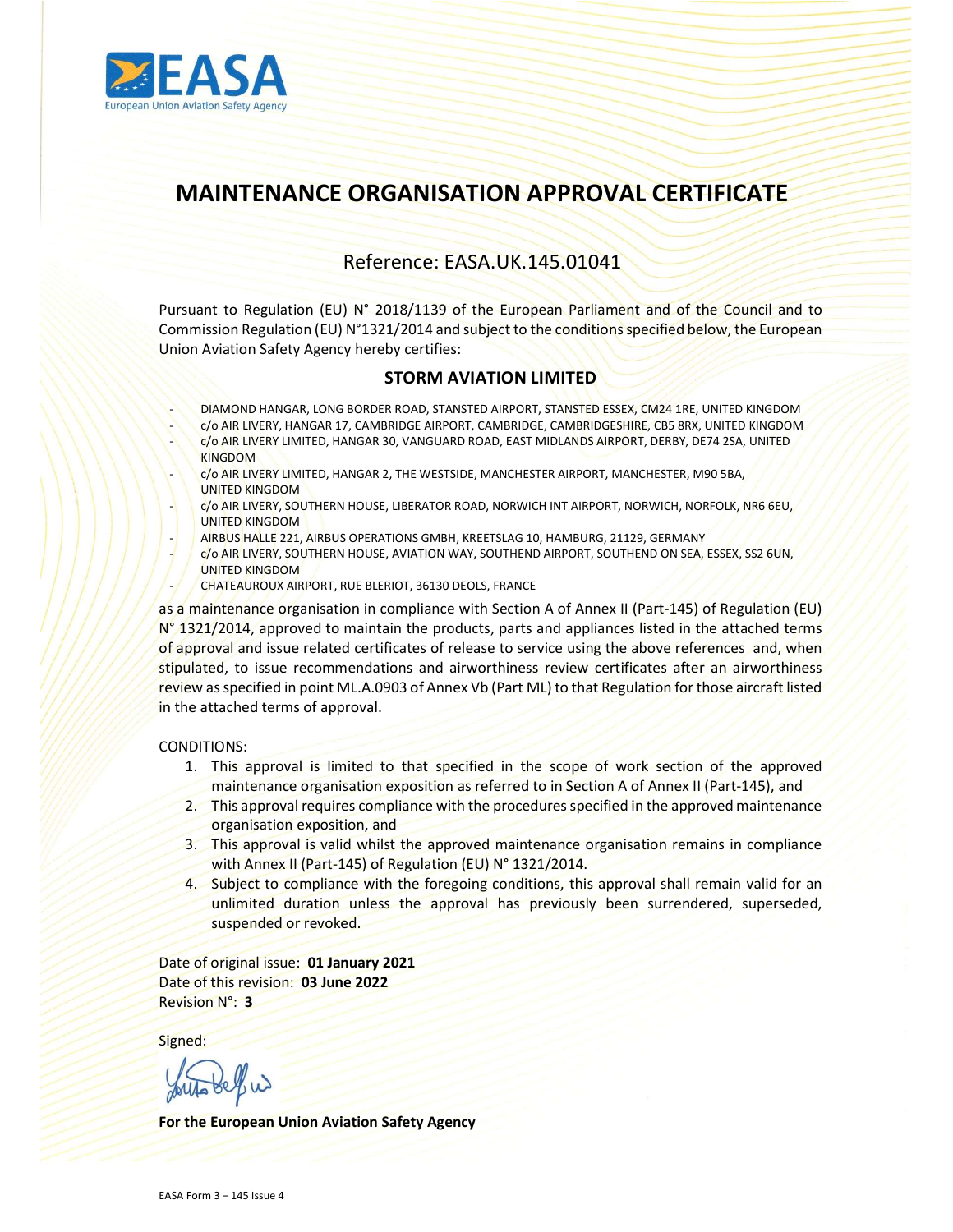## MAINTENANCE ORGANISATION TERMS OF APPROVAL

Reference: EASA.UK.145.01041

#### Organisation: STORM AVIATION LIMITED

- DIAMOND HANGAR, LONG BORDER ROAD, STANSTED AIRPORT, STANSTED ESSEX, CM24 1RE, UNITED KINGDOM
- c/o AIR LIVERY, HANGAR 17, CAMBRIDGE AIRPORT, CAMBRIDGE, CAMBRIDGESHIRE, CB5 8RX, UNITED KINGDOM
- c/o AIR LIVERY LIMITED, HANGAR 30, VANGUARD ROAD, EAST MIDLANDS AIRPORT, DERBY, DE74 2SA, UNITED KINGDOM
- c/o AIR LIVERY LIMITED, HANGAR 2, THE WESTSIDE, MANCHESTER AIRPORT, MANCHESTER, M90 5BA, UNITED KINGDOM
- c/o AIR LIVERY, SOUTHERN HOUSE, LIBERATOR ROAD, NORWICH INT AIRPORT, NORWICH, NORFOLK, NR6 6EU, UNITED KINGDOM
- AIRBUS HALLE 221, AIRBUS OPERATIONS GMBH, KREETSLAG 10, HAMBURG, 21129, GERMANY
- c/o AIR LIVERY, SOUTHERN HOUSE, AVIATION WAY, SOUTHEND AIRPORT, SOUTHEND ON SEA, ESSEX, SS2 6UN, UNITED KINGDOM
- CHATEAUROUX AIRPORT, RUE BLERIOT, 36130 DEOLS, FRANCE

| <b>CLASS</b>    |    | <b>RATING</b> | <b>LIMITATION</b>             | <b>BASE</b> | <b>LINE</b> |
|-----------------|----|---------------|-------------------------------|-------------|-------------|
| <b>AIRCRAFT</b> | A1 | Aeroplanes    | AIRBUS A310                   |             | X           |
|                 |    | above 5700 kg | AIRBUS A318/A319/A320/A321    | X           | X           |
|                 |    |               | AIRBUS A330                   | X           | X           |
|                 |    |               | AIRBUS A340                   | X           | X           |
|                 |    |               | AIRBUS A350                   |             | X           |
|                 |    |               | AIRBUS A380                   | X           | X           |
|                 |    |               | ATR-42-400/500/72-212A        |             | X           |
|                 |    |               | ATR 72-100/200 SERIES         |             | X           |
|                 |    |               | BAE 146/AVRO 146-RJ           | X           | X           |
|                 |    |               | BOEING 737-300/400/500        | X           | X           |
|                 |    |               | BOEING 737-600/700/800/900    | X           | X           |
|                 |    |               | BOEING 747-200/300            |             | X           |
|                 |    |               | <b>BOEING 747-400</b>         | X           | X           |
|                 |    |               | <b>BOEING 747-8</b>           |             | X           |
|                 |    |               | BOEING 757-200/300            | X           | X           |
|                 |    |               | BOEING 767-200/300/400        | X           | X           |
|                 |    |               | BOEING 777-200/300            | X           | X           |
|                 |    |               | BOEING 787-8/9/10             | X           | X           |
|                 |    |               | BOMBARDIER DHC-8-400          |             | X           |
|                 |    |               | EMBRAER EMB-135/145           |             | X           |
|                 |    |               | <b>EMBRAER ERJ-170 SERIES</b> | X           | X           |
|                 |    |               | <b>EMBRAER ERJ-190 SERIES</b> | X           | X           |